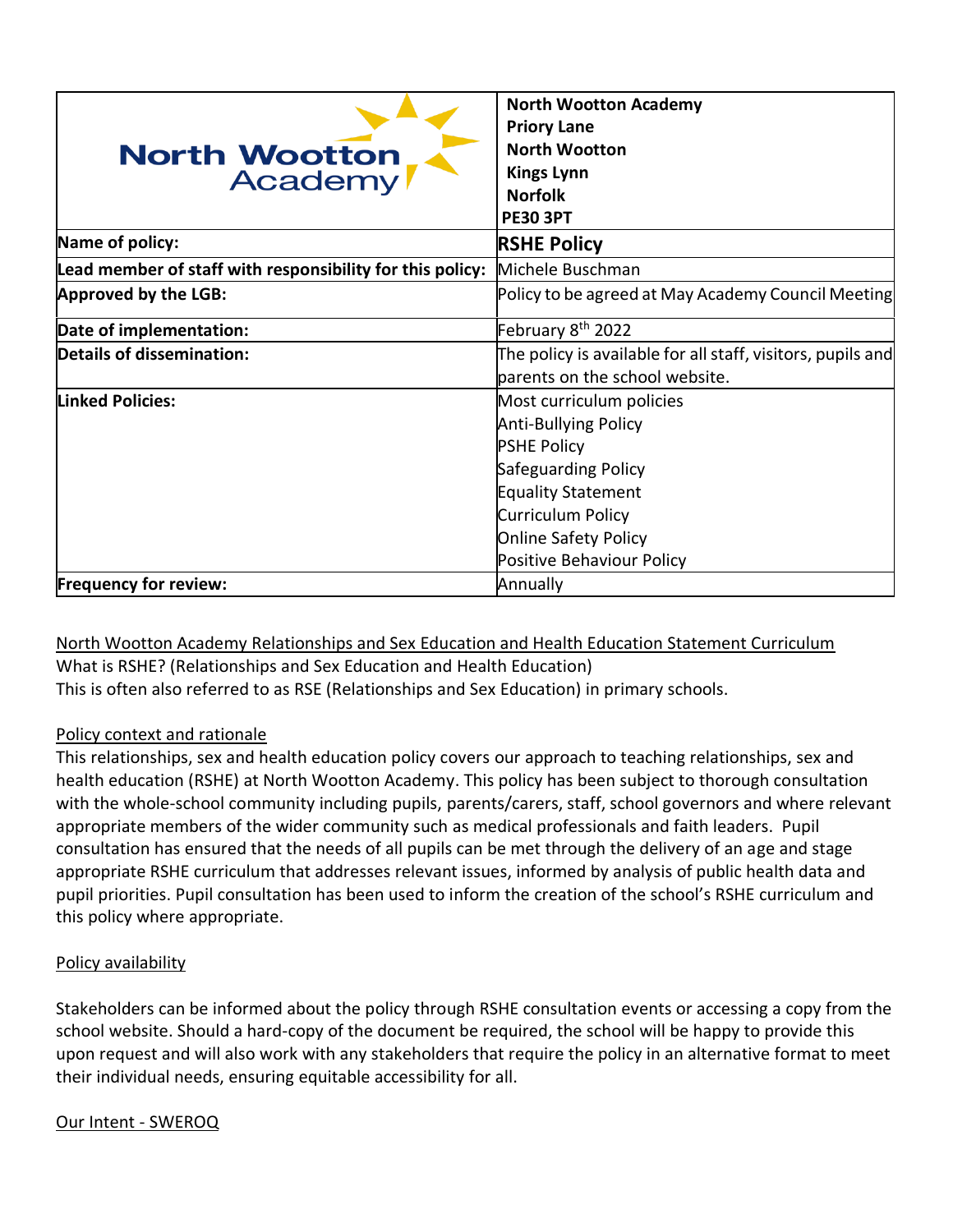- Safety
- Wellbeing
- Empowered
- Respect
- Openminded
- Questioning

Linked closely to our school TEAMWORK values, we aim for our pupils be happy, respectful and empowered. They will know how to stay safe, be openminded and ask informed questions accepting responsibility for themselves and their actions towards others.

Today's children and young people are growing up in an increasingly complex world and living their lives seamlessly on and offline. This presents many positive and exciting opportunities but also challenges and risks. In this environment, children and young people need to know how to be safe and healthy and how to manage their academic, personal and social lives in a positive way.

These subjects represent a huge opportunity to help our children and young people develop. The knowledge and attributes gained will support their own, and others', wellbeing and attainment and help young people to become successful and happy adults who make a meaningful contribution to society. -Secretary of State Foreword

RSHE is learning about the emotional, social and physical aspects of growing up, relationships, sex, human sexuality and sexual health in an age and stage appropriate manner. RSHE equips children and young people with accurate information, positive values and the skills to enjoy healthy, safe and positive relationships, to celebrate their sexuality and to take responsibility for their health and wellbeing both now and in the future. We recognise the importance of RSHE in preparing children and young people to live safe, fulfilled and healthy lives. The overarching objective of RSHE is to support children and young people through a journey of physical, emotional and moral development via the teaching of essential knowledge, skills and values within the framework of the law and provisions of the Equality Act, 2010.

Effective RSHE can make a significant contribution to the development of personal skills needed by pupils to establish and maintain relationships. RSHE will ensure children and young people are encouraged to understand the importance of stable, loving relationships, respect, love, and care. It also enables young people to make responsible and informed decisions about their health and wellbeing.

RSHE will be approached through evidence-based, best practice principles to ensure the highest impact on improving pupil health, wellbeing, safeguarding and lifelong outcomes. The following principles are based on research evidence, supported by a wide range of leading organisations including the NSPCC, Barnardo's, The Children's Society and education unions. They are also supported by a number of MPs and Lords.

# Principles of effective RHSE

RSHE provision at North Wootton Academy:

- Is an identifiable part of our school curriculum, which has planned, timetabled lessons across all the Key Stages.
- Is taught by staff regularly trained in RSHE (with expert visitors invited in to enhance and supplement the programme, where appropriate).
- Works in partnership with parents and carers, informing them about what their children will be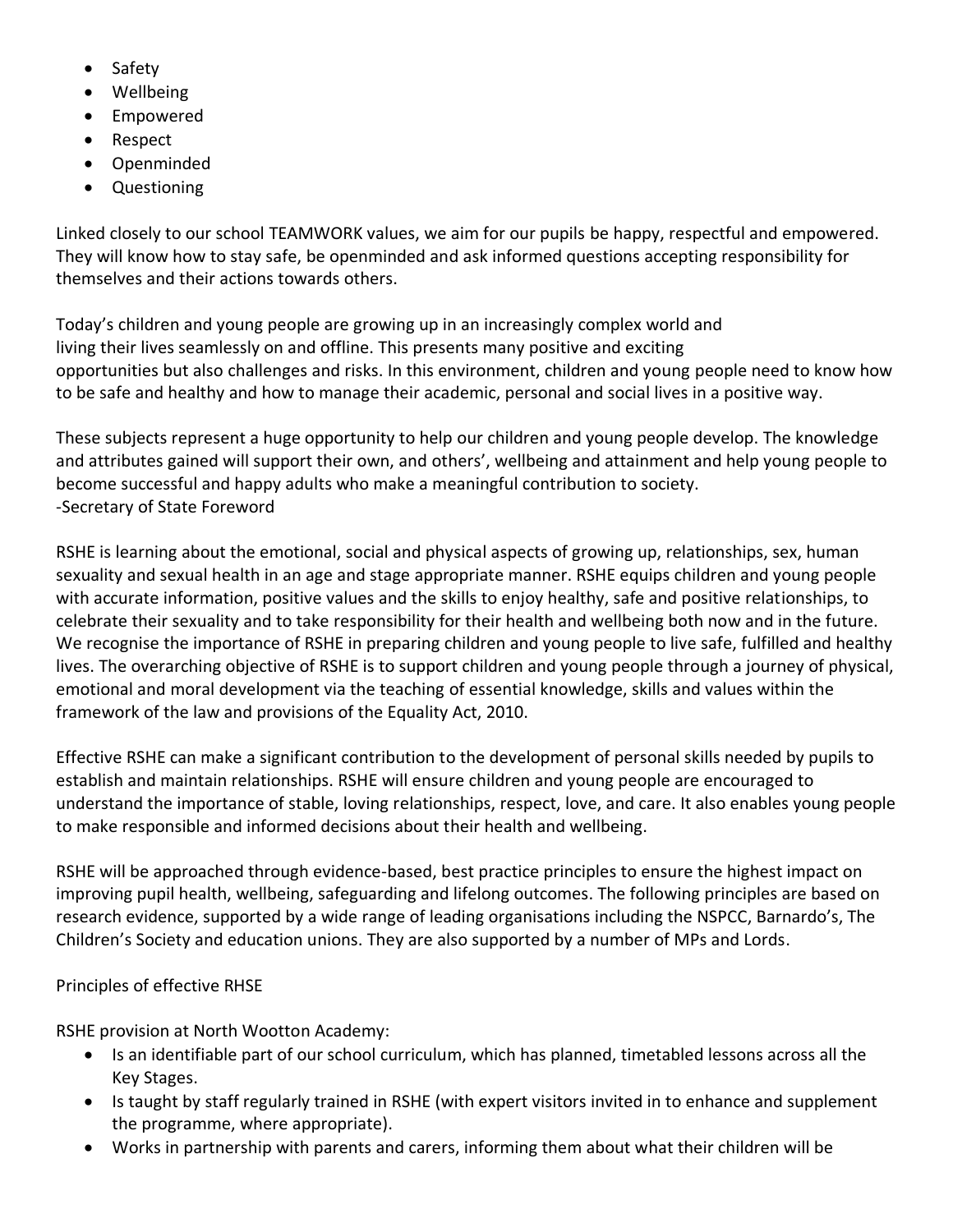learning and how they can contribute at home.

- Delivers lessons where pupils feel safe and encourages participation by using a variety of teaching approaches with opportunities to develop critical thinking and relationship skills.
- Is based on reliable sources of information, including about the law and legal rights, and distinguishes between fact and opinion.
- Promotes safe, equal, caring and enjoyable relationships and discusses real-life issues appropriate to the age and stage of pupils, including friendships, families, consent, relationship abuse, sexual exploitation and safe relationships online.
- Gives a positive view of human sexuality with honest and medically accurate information so that pupils can learn about their bodies and sexual and reproductive health in ways that are appropriate to their age and maturity.
- Gives pupils opportunities to reflect on their values and influences (such as from peers, media, faith and culture) that may shape their attitudes to relationships and sex and nurture respect for different views.
- Includes learning about how to get help and treatment from sources such as the School Health Service and other health and advice services including reliable information online.
- Fosters gender equality and LGBT+ (lesbian, gay, bisexual, trans) equality and challenges all forms of discrimination in RSHE lessons and in everyday school life.
- Meets the needs of all pupils with their diverse experiences including those with special educational needs and disabilities.
- Seeks pupils' views about RSHE so that teaching can be made relevant to their real lives and assessed and adapted as their needs change.

### Entitlement and equality of opportunity

All children are entitled to access a broad and balanced curriculum delivered in an age and stage appropriate manner. Teachers will include a range of teaching styles and groupings to allow all children to make progress. Every child will be given opportunity to develop their skills independently and in groups, enhancing their own confidence and self–esteem.

We actively celebrate the diversity of our pupils, their families and the wider whole-school community. RSHE will always be taught in a non-judgemental, non-biased and fully inclusive manner through clear, impartial, scientific information as well as covering the law to ensure all pupils have equal access to our RSHE curriculum. We do not use RSHE as a means of promoting any form of sexual orientation over another.

Thorough consultation, continual assessment and regular reviews of the curriculum we ensure that we continually recognise and respect pupils' different abilities, levels of maturity, personal circumstances (including gender identity, faith or culture and that of their family, friends and the wider whole-school community) in accordance with the school's inclusion policy.

### Implementation - Teaching and learning

The RSHE programme will be led by a designated lead member of staff who trains and works alongside Norfolk Lead Professionals. All staff involved in the delivery of RSHE have received specialist training to ensure that pupils receive clear and consistent approaches to RSHE throughout their time at North Wootton Academy. Whole staff and individual training needs will be identified through the school's self-evaluation process and staff appraisal.

On occasion external visitors, experts and agencies may be invited to contribute to the delivery of RSHE to enhance delivery of these subjects, bringing in specialist knowledge and different ways of engaging with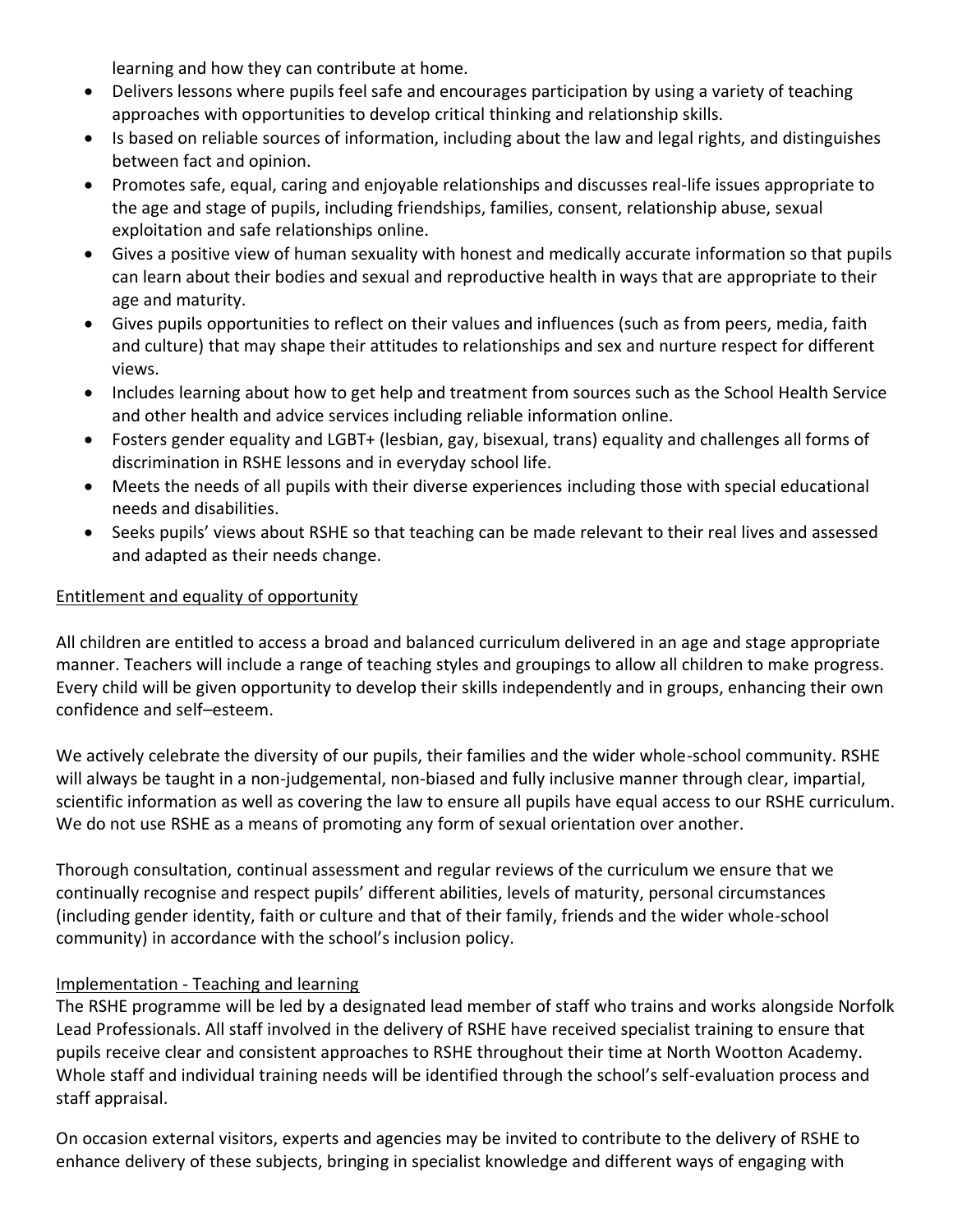children and young people. When this happens, our school will:

- Check the visitor or visiting organisation's credentials.
- Ensure the teaching delivered by the visitor fits with our planned programme and our published policy.
- Discuss the detail of how the visitor will deliver their sessions and ensure that the content is ageappropriate and accessible for the pupils.
- Ask to see in advance the materials visitors will use as well as a lesson plan so that collectively we can ensure it meets the full range of pupils' needs (e.g. special educational needs).
- Agree how confidentiality will work in any lesson and that the visitor understands how safeguarding reports should be dealt with in line with our school's policy.
- Arrange for the visitor to be supervised/supported by a member of school staff at all times.
- Monitor and evaluate the visitor input to inform future planning.

RSHE will be taught through a range of teaching methodologies, including story-telling, drama, discussions, individual private reflection, quizzes and fact finding, value spectrums, debating, independent research and artistic presentations etc. This wide range of teaching strategies promotes engagement by all pupils, irrespective of preferred learning styles.

### Curriculum

The majority of elements of the RSHE curriculum are a statutory requirement to teach to meet the Department for Education's Guidance on RSHE 25th June 2019 (updated 9th July 2020) and The Equalities Act, 2010.

RSHE will be taught through a 'spiral curriculum'. This approach means that pupils will gain knowledge, develop values and acquire skills gradually by re-visiting core themes to build on prior learning. RSHE will support the school's commitment to safeguard pupils through an age-appropriate curriculum that prepares them to live safely in the modern world.

Our intended RSHE curriculum is detailed below following presentation to a major stakeholder but may vary in response to emerging issues and to reflect the rapidly changing world in which our pupils are living and learning. If this is the case, parent/carers will be provided with appropriate notice before the amended programme is delivered. Where possible the curriculum will be complemented by themed assemblies, topic days and cross curricular links.

| <b>Relationships Education</b> | Families and people who care for me |  |
|--------------------------------|-------------------------------------|--|
|                                | Caring friendships                  |  |
|                                | Respectful relationships            |  |
|                                | Online relationships                |  |
|                                | Being safe                          |  |
| Sex Education                  | How a baby is conceived and born    |  |
| <b>Health Education</b>        | Mental wellbeing                    |  |
|                                | Internet safety and harms           |  |
|                                | Physical health and fitness         |  |
|                                | Healthy eating                      |  |
|                                | Drugs, alcohol and tobacco          |  |
|                                | Health and prevention               |  |
|                                | Basic first aid                     |  |
|                                | Changing adolescent body            |  |

#### Primary – Key Themes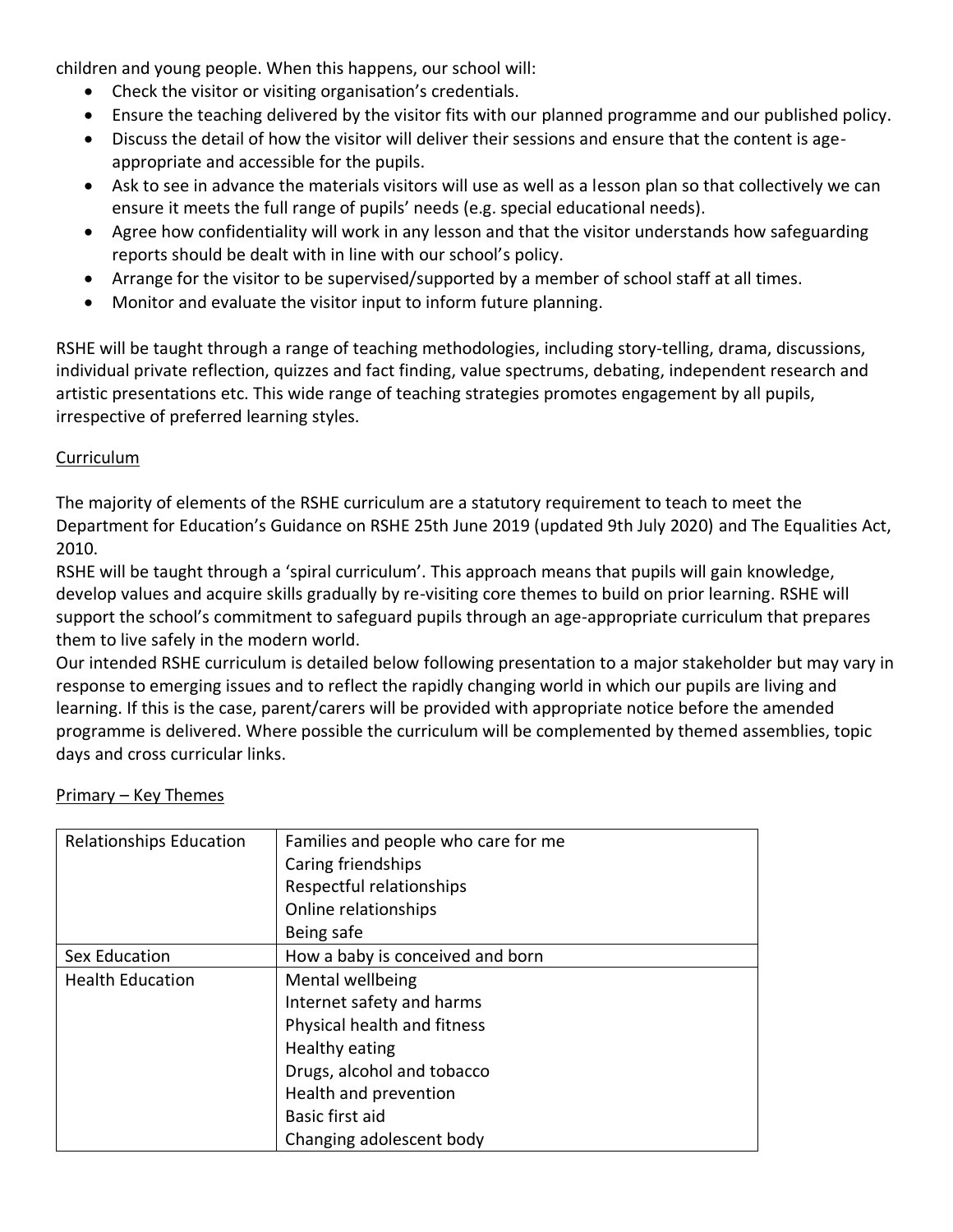### Impact and Assessment

Pupils' learning will be assessed at the end of every topic to ensure that pupils are making sufficient progress to build on prior teaching and learning and that teaching strategies and resources remain relevant and effective. Assessment activities will be implicit, forming part of a normal teaching activity to ensure that pupils do not feel under pressure and will include self-assessment tasks that will confirm pupils understanding of the topics. The evaluation of teaching and learning assessments will be shared with pupils and parents as appropriate. Pupil voice is also key to evaluating if intent has been met or if implementation strategies need adjustment.

The quality of RSHE teaching and learning will be monitored through RSHE learning walks, team teaching and informal drop-ins conducted by subject leads and/or members of the senior leadership team. The observations and findings of which will be used to identify and inform future staff training needs.

### Responding to pupils' questions

There will always be sensitive and controversial issues within the subjects of RSHE. These may be a matter of age and stage appropriateness or contrasting personal beliefs including those originating from faith perspectives and culture. We believe that children are best educated and protected from harm when they are provided with a safe and supportive space to discuss issues openly within the framework of a class working agreement. At the end of every lesson, pupils will be provided with an opportunity to ask questions in an open setting and will also be provided with an opportunity to raise anonymous questions through the use of an anonymous 'ask-it-basket'. Teachers will answer questions as fully as they feel age and stage appropriate based on the level of knowledge demonstrated by pupils during the lesson. Teachers may delay answering a pupil's question if they need time to consult with a colleague or the school leadership team to construct an appropriate answer.

Teachers can refuse to answer a question that they feel is inappropriate and will never answer personal questions about their own body, personal circumstances or lifestyle choices. If a teacher does not answer a question, the pupil will have the reasons clearly explained and the teacher will work with the pupil to identify suitable sources of information where they can obtain an answer to their question. This may include encouraging the pupil to ask a parent/carer or trusted adult at home.

## Confidentiality, signposting and handling disclosures

The school's responsibility to safeguard pupils through a curriculum that prepares them to live safely in the modern world will remain central to our curriculum content, teaching methodologies and supporting resources.

At the beginning of RSHE teaching the class will discuss and create a 'working agreement'. Confidentiality will be included within this agreement so pupils are clear of the limits of confidentiality that can be guaranteed by a teacher. Pupils' confidentiality is respected in all RSHE lessons and pupils are made aware of the fact that what they say will not be repeated to anyone else unless a member of staff suspects that the child or anyone else is at risk from harm. See the schools Confidentiality Policy for further details.

Distancing techniques such as the use of characters within RSHE avoids pupils feeling under pressure to participate or disclose information beyond that which is appropriate or feels comfortable. This strategy makes RSHE more accessible to all pupils including those who may have experienced unhealthy relationships and/or abuse.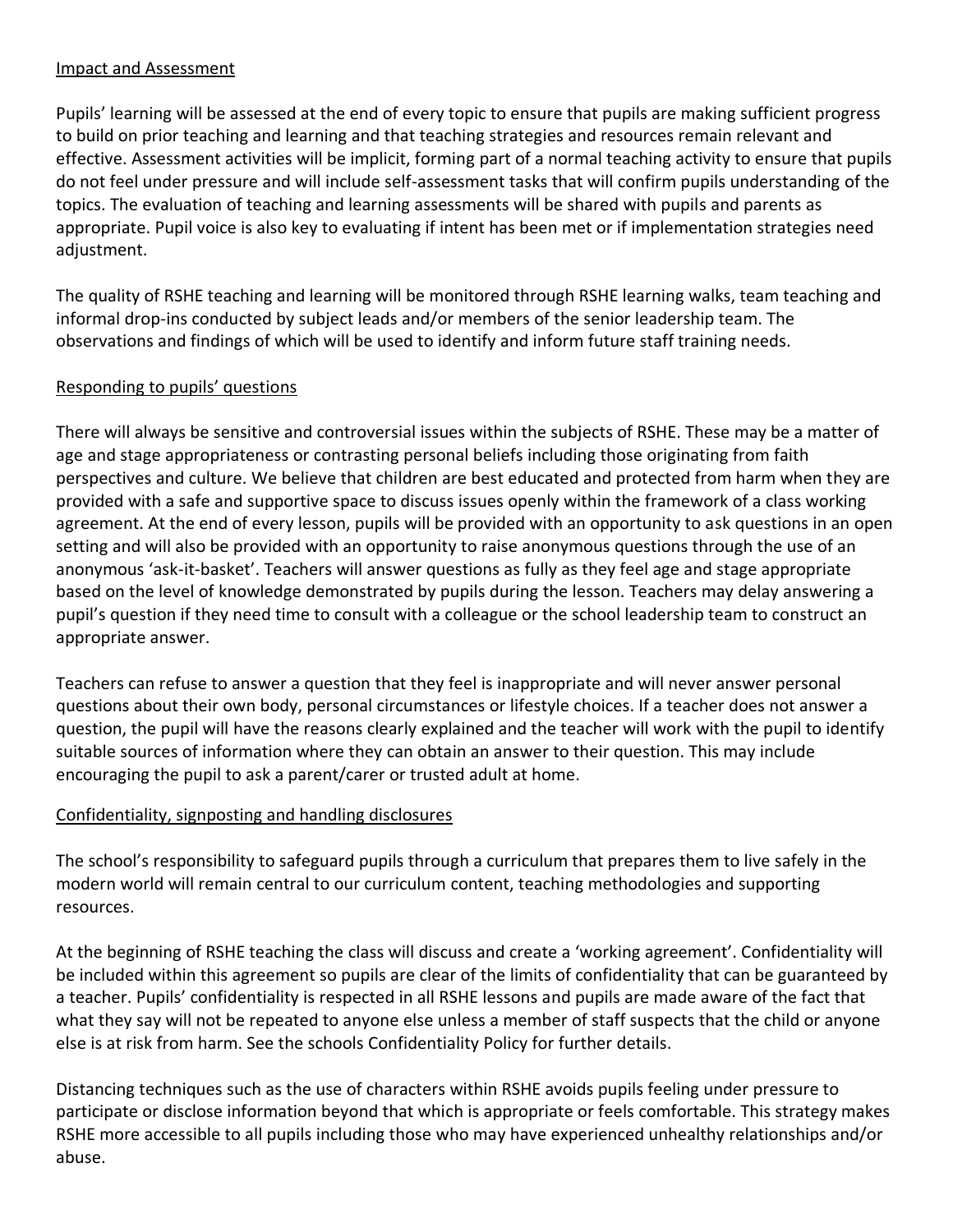Teachers will signpost pupils to information relevant to the topic being taught to ensure safe sources of information, advice and guidance are provided. Teachers will also work closely with the school's pastoral system to advise on topic coverage so that the school can be responsive to pupil's pastoral needs and safeguarding arrangements can be actioned efficiently if required.

Teachers will conduct RSHE lessons in a sensitive manner and in confidence. However, if a child makes a reference to being involved (or being likely to be involved) in sexual activity, then the teacher will take the reference seriously, and deal with it as a matter of child protection. Teachers will respond in a similar way if a child indicates that they may have been a victim of abuse. They will immediately inform the named person for child protection issues about their concerns. The designated safeguarding lead will then deal with the matter in line with our school's safeguarding policy.

### Involving parents and carers

We believe that parents are the primary educators of their children in RSHE and that RSHE is most effective when it is collaboration between school and home. We therefore wish to build a positive and supporting relationship with parents and carers of children at our school through mutual understanding, trust and cooperation.

The school has provided support to parents and carers through planned curriculum sessions which provided a valuable opportunity to discuss the new RSHE Curriculum with the subject lead and school principal. A video of these sessions was sent to all parents/carers to explain our rationale in adjusting the content to meet the needs of children at North Wootton Academy. We aim to support ways to build on the learning at home, fostering strong channels of communication between parents/carers and their children. The school also operates an open-door policy enabling parents to discuss RSHE at relevant times throughout the school year.

The vast majority of RSHE is compulsory. There is no right to withdraw from Relationships Education or Health Education. Parents and carers are only able to request that their child is excused from Sex Education, taught outside of the national curriculum for science. If a parent wishes their child to be excused from some or all of the non-statutory Sex Education, they should discuss this with the principal, making clear which aspects of the programme they do not wish their child to participate in. The principal will outline to parents/carers the benefits of receiving this important education and any detrimental effects that withdrawal might have on the child. This could include any social and emotional effects of being excluded as well as the likelihood of the child hearing their peers' version of what was said in the classes rather than what was directly said by the teacher (although detrimental effects may be mitigated if the parents/carers propose to deliver sex education to their child at home instead). Once a decision has been made, parents/carers must inform the school in writing stating their reasons as to why they would like their child withdrawn.

Once these discussions have taken place, except in exceptional circumstances, our school will respect a parent/carers' request to have their child excused from non-statutory sex education. The school will document this process.

This process is the same for pupils with SEND. However, there may be exceptional circumstances where the principal may want to take a pupil's specific needs arising from their SEND into account when making this decision.

If a pupil is excused from sex education, the school will ensure that the pupil receives appropriate, purposeful education during the period of withdrawal.